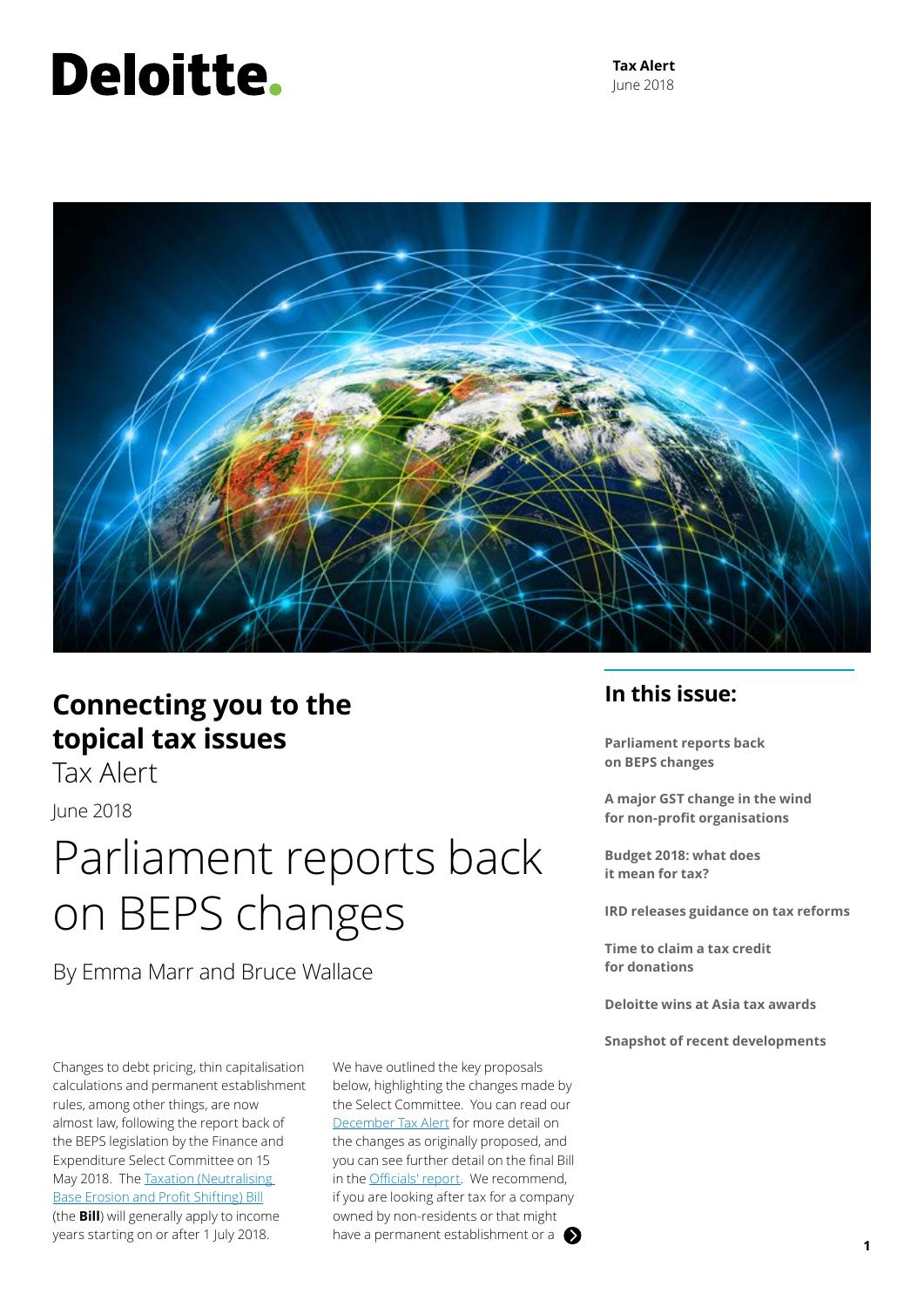hybrid arrangement in New Zealand, that you contact your usual Deloitte tax advisor to discuss the impact these changes will have on your company.

### **Main changes made at Select Committee:**

If you're already familiar with the proposals in the Bill, the below is a quick snapshot of the main changes to the Bill since it went to Select Committee.

- **•** Removing the EBITDA test from the list of "high risk" criteria for identifying BEPS behaviour for the restricted transfer pricing rule.
- **•** Extending the allowable difference between a New Zealand borrowers' credit rating and the worldwide group to two notches instead of one, if the resulting credit rating for the New Zealand borrower will be BBB- or higher.
- **•** Allowing credit ratings to, in certain circumstances, be implied from significant long term third party senior unsecured debt, including for those at high risk of BEPS.
- **•** Changing the reference group credit rating so that the credit rating for the borrower must be compared to the group company with the highest level of unsecured third party debt (rather than the highest credit rating in the group).
- **•** Extending the \$10m de minimis rule to insurers and lenders.
- **•** More extensive grandfathering of advanced pricing agreements.
- **•** Some amendments have been made to the thin capitalisation proposals to clarify which deferred tax liabilities are deducted from gross assets to measure net assets, however these changes do not extend the liabilities that may be deducted.
- **•** Amendments have been made to the new thin capitalisation rule for infrastructure projects to ensure it operates as intended.

**•** The time bar is still being extended from four years to seven, but only in cases where Inland Revenue has begun a transfer pricing investigation within four years of the relevant tax return being filed, and has notified the taxpayer within that period that a seven-year time bar will apply.

### **Summary of the Bill Interest Limitation Rules**

Related party debt pricing will be subject to greater restrictions than it has been in the past. A "restricted transfer pricing" rule will apply to related-party debt between a non-resident lender and a New Zealandresident borrower although a de minimis rule applies to exempt taxpayers from these rules if related-party cross-border borrowings are less than \$10million.

Generally this means that debt will have to be priced based on the assumption that the borrower's credit rating is one notch below the credit rating of the member of the group with the highest unsecured third party debt (or two notches where the resulting credit rating for the New Zealand-resident borrower will be BBBor higher), regardless of that borrower's actual credit rating. This will be a significant change for some New Zealand companies.

Whether or not this "deemed" credit rating must be used depends on whether the borrower is considered to be at a high risk of BEPS behaviour, having failed one or more of the following tests:

- **•** The borrower has a greater than 40% thin capitalisation ratio, or they exceed the 110% worldwide debt test; or
- **•** Borrowing comes from a jurisdiction, that is not the ultimate parent jurisdiction, where the lender is subject to a lower than 15% tax rate.

As noted earlier, the Government has abandoned a third test known as the EBITDA test, which calculated the income to interest ratio of the borrower. Previously, this test had meant that where that ratio was less than 3.3 the borrower was considered to be high BEPS risk and



**Emma Marr Associate Director** Tel: +64 4 470 3786 Email: emarr@deloitte.co.nz



**Bruce Wallace Partner** Tel: +64 9 303 0724 Email: brwallace@deloitte.co.nz

To access insights into the view of multinational companies on the BEPS initiative, read the results of Deloitte's fifth annual BEPS global survey [here >](https://www2.deloitte.com/global/en/pages/tax/articles/beps-global-survey.html)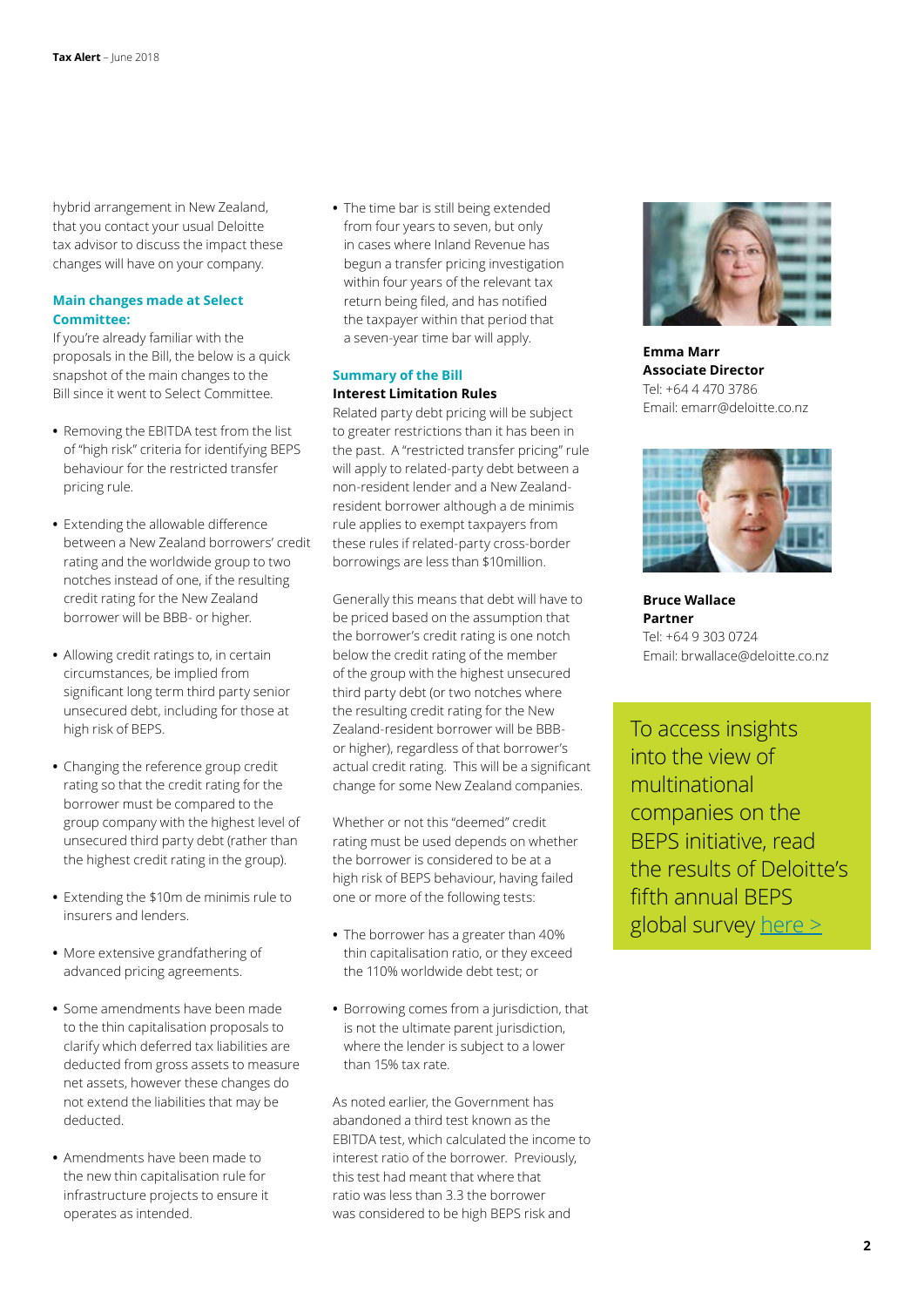

subject to the restricted transfer pricing rule. Inland Revenue recommended that this test be removed as it would result in the rules targeting taxpayers who were not intended to be targeted.

A credit rating will now also be able to be implied from third party debt even if the borrower fails the above tests, but only if:

- **•** The related party debt is no more than four times the amount of the relevant third party debt;
- **•** The third party debt is unsubordinated; and
- **•** The third party debt is unsecured.

In practice, we do not anticipate that this new carve out will attract many users as it will only really provide a benefit where no explicit guarantee has been provided by the Parent to the third party lender.

Once a credit rating is established, some features of the debt may have to be disregarded when pricing the debt. These features include (among other things) the term of the loan, whether the payment of interest can be deferred for more than 12 months, changes to interest rates that are controlled by the borrower or lender, and

whether the debt is subordinated. Minor changes have been made to the features listed in the Bill since it was introduced.

### **Thin capitalisation rules**

The thin capitalisation (**thin cap**) rules stop foreign-owned New Zealand companies overloading on debt, and moving profits offshore by way of interest payments. The new rules impose even greater restrictions on the amount of debt the New Zealand company can have, primarily by changing the way the assets of the company are measured. We will move from a "gross asset" to a "net asset" test, which means that assets will be reduced by the value of any non-debt liabilities on the company's balance sheet, similar to the approach in Australia.

This change is likely to mean that many companies currently complying with the thin cap rules will fall foul of them under the new test, and will have to either restructure their debt or accept that some interest deductions will be denied for tax purposes.

One of the more problematic parts of this rule is that deferred tax liabilities are prima facie included in these non-debt liabilities. The rules in the Bill, as introduced, that sought to exclude certain deferred tax liabilities where an actual tax liability would not arise on the ultimate disposal of the asset (e.g. non-depreciable buildings and intangible assets) were complex and hard to understand. These have been slightly amended in the reported back Bill, but have not been extended to exclude all deferred tax liabilities as many submitters suggested and are still likely to be difficult to apply in practice. Volatile deferred tax liabilities could have a material impact on thin cap calculations.

Positively, Inland Revenue has accepted a number of submissions made in respect of the new thin capitalisation rule for certain infrastructure projects. While these rules do not go as far as some submitters had wanted, the changes should at least ensure that projects within scope are able to use the new rules.

### **Permanent Establishment Rules**

Large multinationals that currently conduct sales activity in New Zealand but don't think they have a permanent establishment (**PE**) in New Zealand for the non-resident entity making the sale to a New Zealand customer might find they do under the new rules. A multinational will be deemed to have a New Zealand PE for the non-resident company if they are carrying out sales activity that is structured in such a way as to avoid tax in New Zealand or overseas.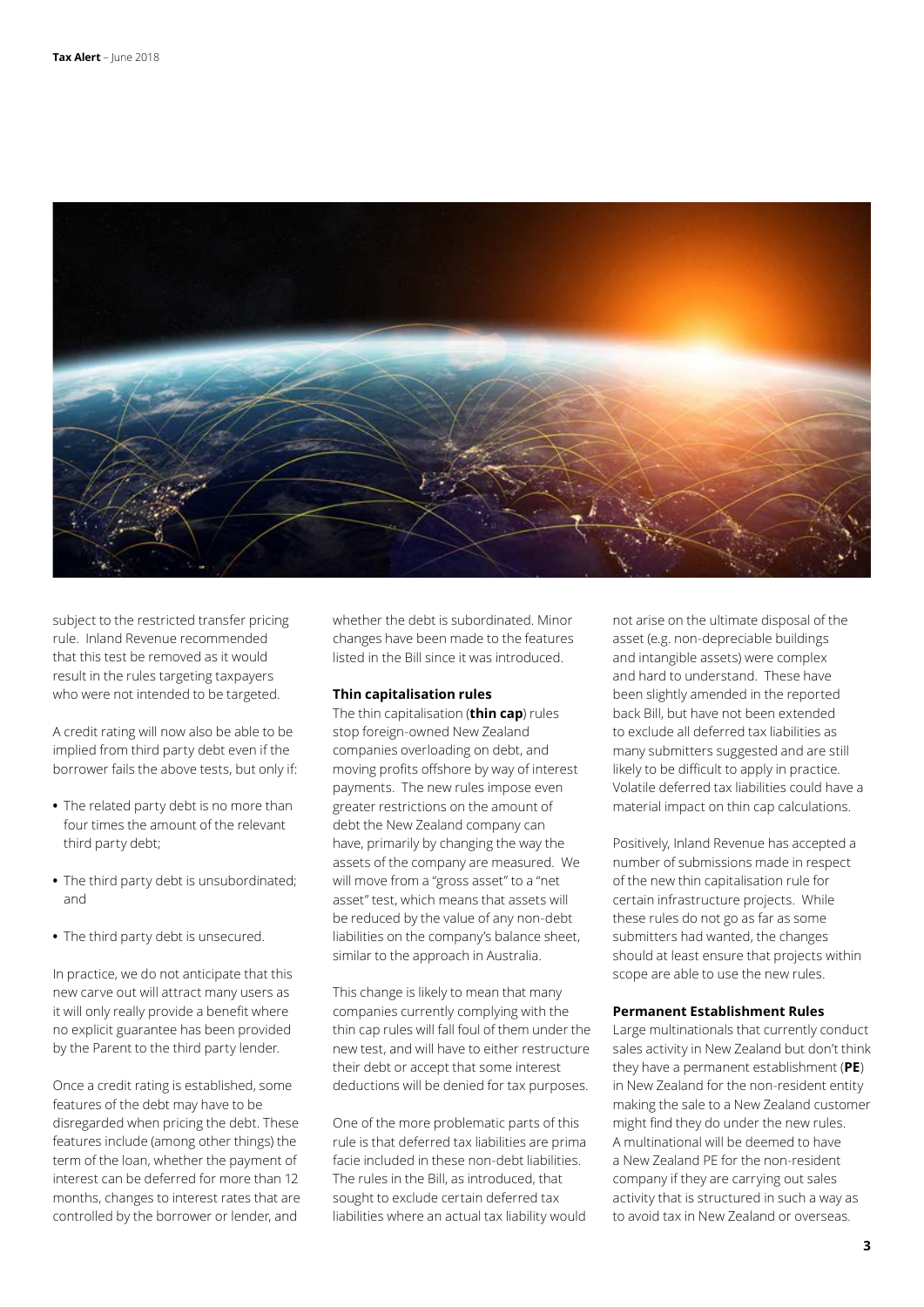The rules, which only apply to multinationals with at least €750million consolidated global turnover, could be considered to contravene some of New Zealand's Double Tax Agreements (**DTAs**). It will be interesting to see how the rule and the DTAs interact in practice although most multinationals in this situation will likely amend their arrangements.

### **Transfer Pricing Rules**

Changes to the transfer pricing rules give Inland Revenue more power: the burden of proof is reversed and now sits with the taxpayer, and Inland Revenue can both give priority to the economic substance and conduct of parties over the terms of a legal contract, and disregard or replace transfer pricing arrangements which are not commercially rational. The time bar has also been extended from four years to seven, but this is now only in cases where Inland Revenue has begun a transfer pricing investigation within four years of the relevant tax return being filed, and has notified the taxpayer within this period that a seven time bar will apply.

Other than the change to the application of the time bar, few changes have been made to the proposed transfer pricing rules at the Select Committee stage. A test designed to apply the transfer pricing rules to shareholders who are "acting together" to control a New Zealand resident company has been amended to restrict it to a group of non-residents acting together, rather than potentially applying to a group made up of both New Zealand resident and non-resident shareholders.

The Bill now allows greater grandfathering of advanced pricing agreements (**APAs**), which are entered into with Inland Revenue to agree the transfer pricing of transactions. Previously only APA's relating to establishing arm's length amounts would be grandfathered. Now APAs relating to related party debt which would otherwise be subject to the new restricted transfer pricing rules and APAs relating to the source rules will be grandfathered. APAs relating to permanent establishments will not be grandfathered.

### **Country-by-Country Reporting**

The requirement for New Zealand headquartered multinational groups with annual consolidated group revenue of €750million or more to prepare and file a country-by-country report will be codified in legislation. This will apply from the date the Bill is enacted.

#### **Hybrid and Branch Mismatch Rules**

The Bill includes a comprehensive adoption of the OECD hybrid recommendations with modification for the New Zealand context. The proposed rules are complex and are designed to address mismatches in the tax outcomes between New Zealand and other countries as a result of the different treatment of financial instruments or entities that result in double deductions in New Zealand and overseas, or a deduction in one country without a corresponding amount of income being recognised in the other country.

Some examples of common situations that can be impacted by the rules include:

- **•** Financial instruments (e.g. loans) that are treated as debt in one country but equity in the other;
- **•** Financial instruments that have (or may have) a term of more than 3 years where the interest income is not recognised on a reasonable accrual basis or otherwise in an accounting period beginning within 24 months of the period in which a deduction is allowed for the interest expense;
- **•** Branch operations in New Zealand or overseas;
- **•** Limited partnerships, unlimited liability companies, and other entities that are treated differently for tax purposes in different jurisdictions;
- **•** Dual resident entities; and
- **•** Interest paid on an ordinary cross border loan which is funding a hybrid arrangement entered into between two non-resident members of a multinational group where the rules of those countries do not negate the hybrid outcome.

### **Deloitte Comment**

New Zealand companies owned by nonresidents could justifiably feel exhausted by the relentless program of change to our international tax rules in recent years. We hope that, with this Bill, the Government and Inland Revenue feel they have inserted every possible belt and brace into the rules so that we can let the rules bed in without any more tinkering in the near future.

It is disappointing that the rules will still, despite vigorous submissions requesting change, override existing OECD arm's length concepts for the pricing of debt as well as existing DTAs. In our view a small, capital importing nation should not deliberately go against existing international norms in pricing related party debt and introduce rules that will inevitably result in double taxation.

The majority of the new rules will become law for income years beginning on or after 1 July 2018. For companies with June balance dates, this means they effectively apply from 1 July 2018. This will mean that such entities will urgently need to consider and address the issues these new rules present.

We expect the Bill will be passed before 30 June 2018.

For more information please contact your usual Deloitte advisor.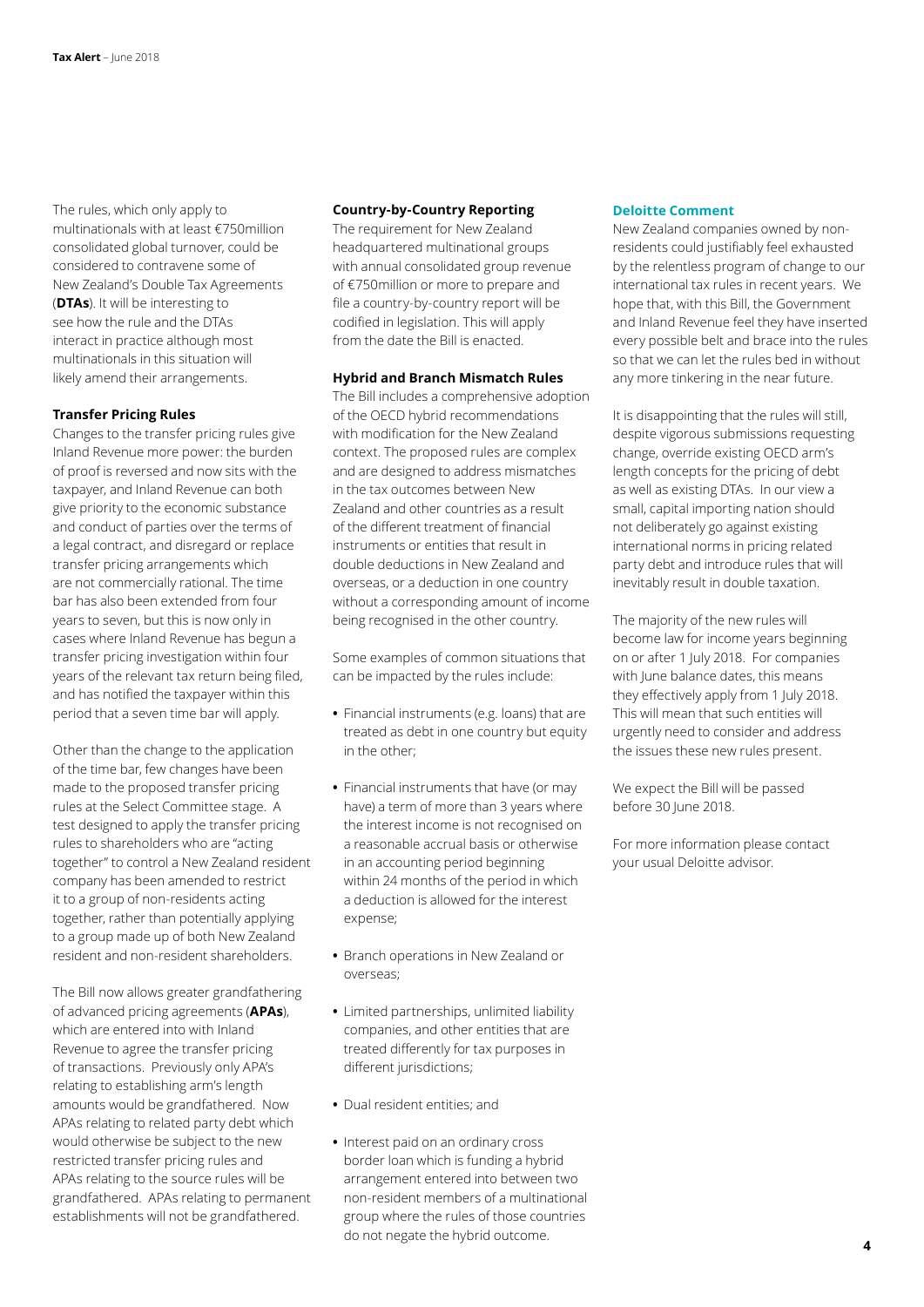# A major GST change in the wind for non-profit organisations

### By Allan Bullot & Amy Kimber

On 15 May 2018, Inland Revenue and Treasury released an issues paper, announcing what could become one of the most significant tax proposals for nonprofit bodies in recent years and which will require all non-profit bodies with significant fixed assets to examine their situation closely now to avoid potential significant GST costs in the future. There will be a limited 1 year period from the introduction of the legislation for non-profit bodies to take action to limit the impact of the new rule.

The issues paper considers the GST treatment of asset disposals by non-profit bodies. Previously there has been some tension on whether GST is payable when selling or disposing of an asset that hasn't been used to make GST-taxable supplies of goods or services. For example, assets that are used in a charity's general operational activities that did not generate any income.

The issues paper looks to bring in legislation that will change the GST Act and mean virtually all sales / disposals of assets by a non-profit body will be liable for GST if it has previously claimed GST credits on the purchase or operation of the asset. Disposal events would include not just traditional asset sales, but also insurance settlement events (e.g. for a natural disaster resulting in the loss of an asset) and the deemed disposal of assets that occurs when deregistering from GST.

The real clincher is that non-profit bodies will need to start thinking about these rules now, as the proposed start date for the new rules is **15 May 2018**, i.e. it will have partial retrospective effect.

### **What are the proposals?**

There are concessionary rules that allow non-profit bodies to claim GST credits on all costs for making GST-taxable supplies and all costs involved in general charitable/ not-for-profit activities even if those costs don't relate to making GST taxable supplies. GST credits are denied for costs involved in GST exempt activities such as: the sale of donated goods or services, the provision of residential accommodation or financial services/investments. By contrast, a non-profit body need only return GST on its taxable supplies, which are typically quite minimal. This usually results in most non-profit bodies being in regular GST refund positions. This will remain the same, but the implications of applying these rules would change under Inland Revenue's new proposals.

Take, for example, a charity that runs a food hall to feed the poor. The charity owns a dining hall that it uses for its charitable activities, along with a small office building that it regularly rents out to commercial firms. The charity returns GST on its commercial rental income for the office building. The charity claimed GST credits on the construction of both buildings. In a few years' time, the charity decides to sell the dining hall building as part of a relocation process.

Previously, provided certain conditions were satisfied, the sale of the food hall would not be subject to GST. This is because the food hall was never used to make GST-taxable supplies and was only used in the charity's philanthropic activities. However, under the new proposals (if they are accepted into law)



**Allan Bullot Partner** Tel: +64 9 303 0732 Email: abullot@deloitte.co.nz



**Amy Kimber Manager** Tel: +64 3 363 3827 Email: akimber@deloitte.co.nz

The real clincher is that non-profit bodies will need to start thinking about these rules now, as the proposed start date for the new rules is 15 May 2018, i.e. it will have partial retrospective effect.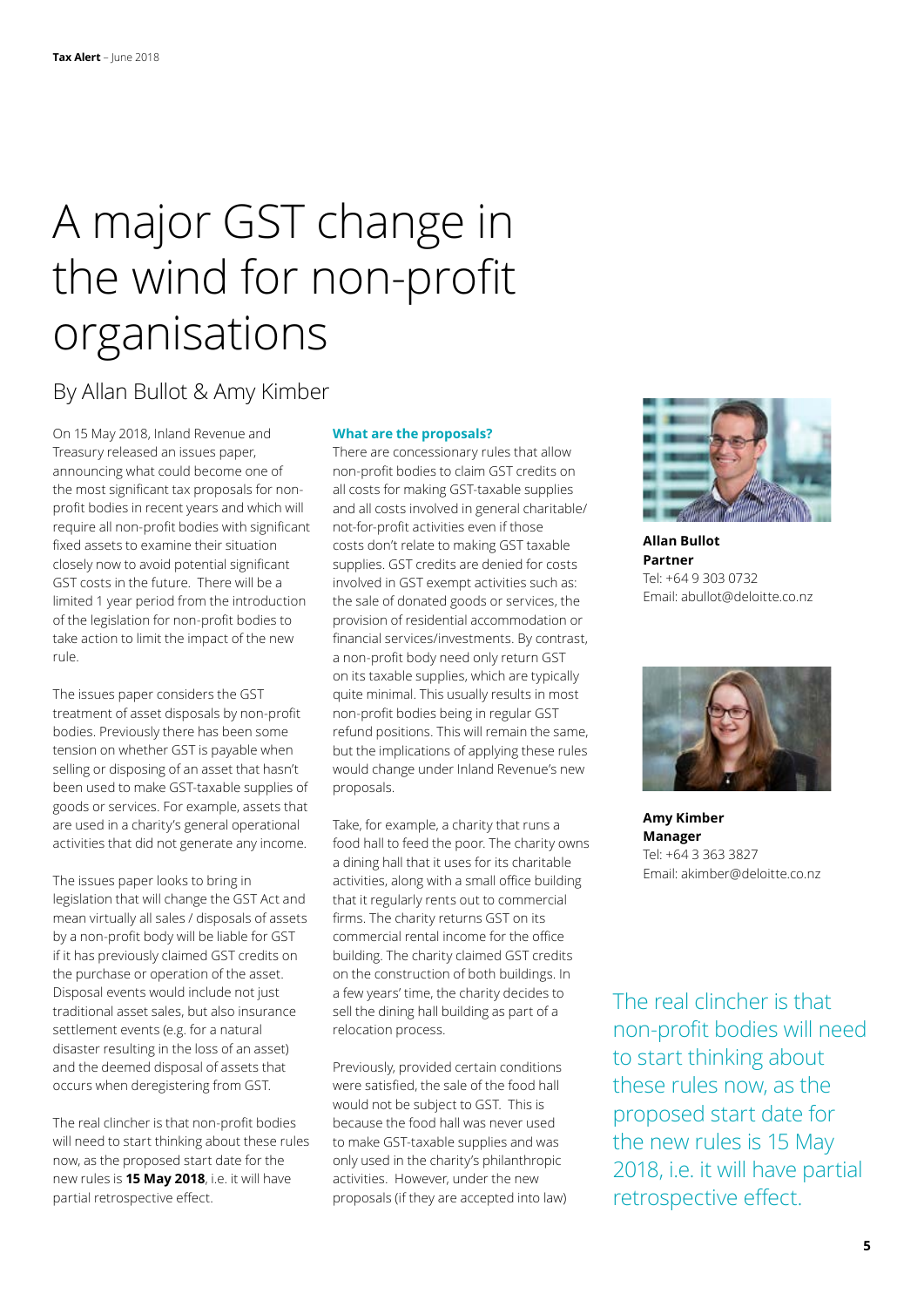

the sale of the dining hall would be subject to GST. This is because the charity has previously claimed GST credits on the construction and operation of the hall. The charity may need to account for either 15% GST or 0% GST on the building's sale price, depending on the specific circumstances of the sale.

#### **What happens from here?**

The issues paper is at discussion stage. Inland Revenue has invited submissions on the current proposals, with submissions open until 15 June 2018. While a legislative change could be some while away, if a law change is made it is expected to be given retrospective effect from 15 May 2018 onwards. With this in mind, it's be important to start considering the proposals for any new asset purchases.

However, there may be a saving grace for non-profit bodies, albeit a temporary one and one that comes with a cost. Inland Revenue has recognised that some nonprofit bodies may have unexpected GST costs where they have already claimed GST credits on their assets without anticipating a GST liability on their future

disposal. To combat this, Inland Revenue have suggested a 12-month window during which non-profit bodies can elect to pay back the GST credits previously claimed on an asset. These returned GST credits would take the place of a GST liability on the future sale/disposal of the asset. This may be worthwhile for assets that could be sold or disposed of in future and that are likely to appreciate in value.

We're interested to hear from you if you'd like to make a submission to Inland Revenue on the issues paper, and we're happy to discuss any questions you may have on what these proposals may mean for you.

The issues paper is at discussion stage. Inland Revenue has invited submissions on the current proposals, with submissions open until 15 June 2018. While a legislative change could be some while away, if a law change is made it is expected to be given retrospective effect from 15 May 2018 onwards.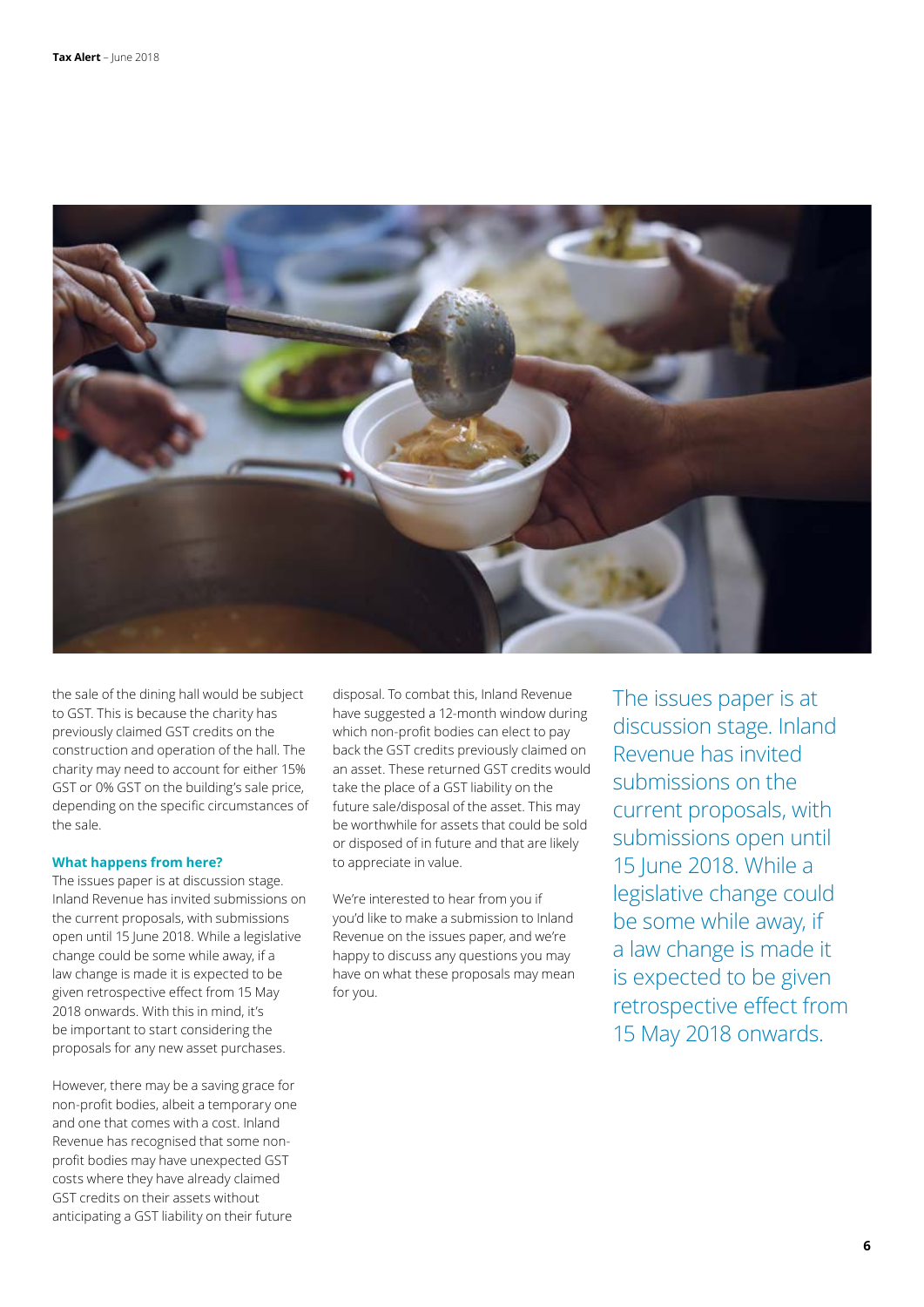# Budget 2018: what does it mean for tax?

### By Alex Mitchell



On 17 May 2018, the New Zealand Minister of Finance, Hon Grant Robertson, delivered Budget 2018. This budget won't be remembered as a memorable one from a tax perspective as tax initiatives were few and far between. This isn't a surprise, given the Government's decision to effectively outsource deliberations on any structural changes to the tax system to the Tax Working Group (TWG), who won't be reporting back until early 2019. The tax-related announcements made in Budget 2018 are as follows:

**•** More funding (\$31.3m) is being given to Inland Revenue to crack down on tax dodgers over the next four years. Of this \$23.5m has been allocated to Inland Revenue to improve their ability to ensure outstanding company tax returns are filed. This is expected to recover more than \$183 million over the next four years.

- **•** \$3m has been allocated to Inland Revenue projects over the next four years to improve tax compliance in specific industries through the use of third party reporting and withholding taxes.
- **•** The Government will invest over \$1 billion over four years in the R&D tax incentive to encourage businesses to innovate, including Inland Revenue receiving \$4.3m to implement and administer the recently announced R&D tax credit.
- **•** The Government is banking on recently announced proposals to provide the following additional revenue over the next four years:
- The proposals to ring-fencing rental losses (\$325 million over four years)
- New Zealanders paying GST on purchases of low-value goods (\$218 million in the next four years which is expected to increase each year as online shopping continues to grow).



**Alex Mitchell Partner** Tel: +644 470 3778 Email: alexmitchell@deloitte.co.nz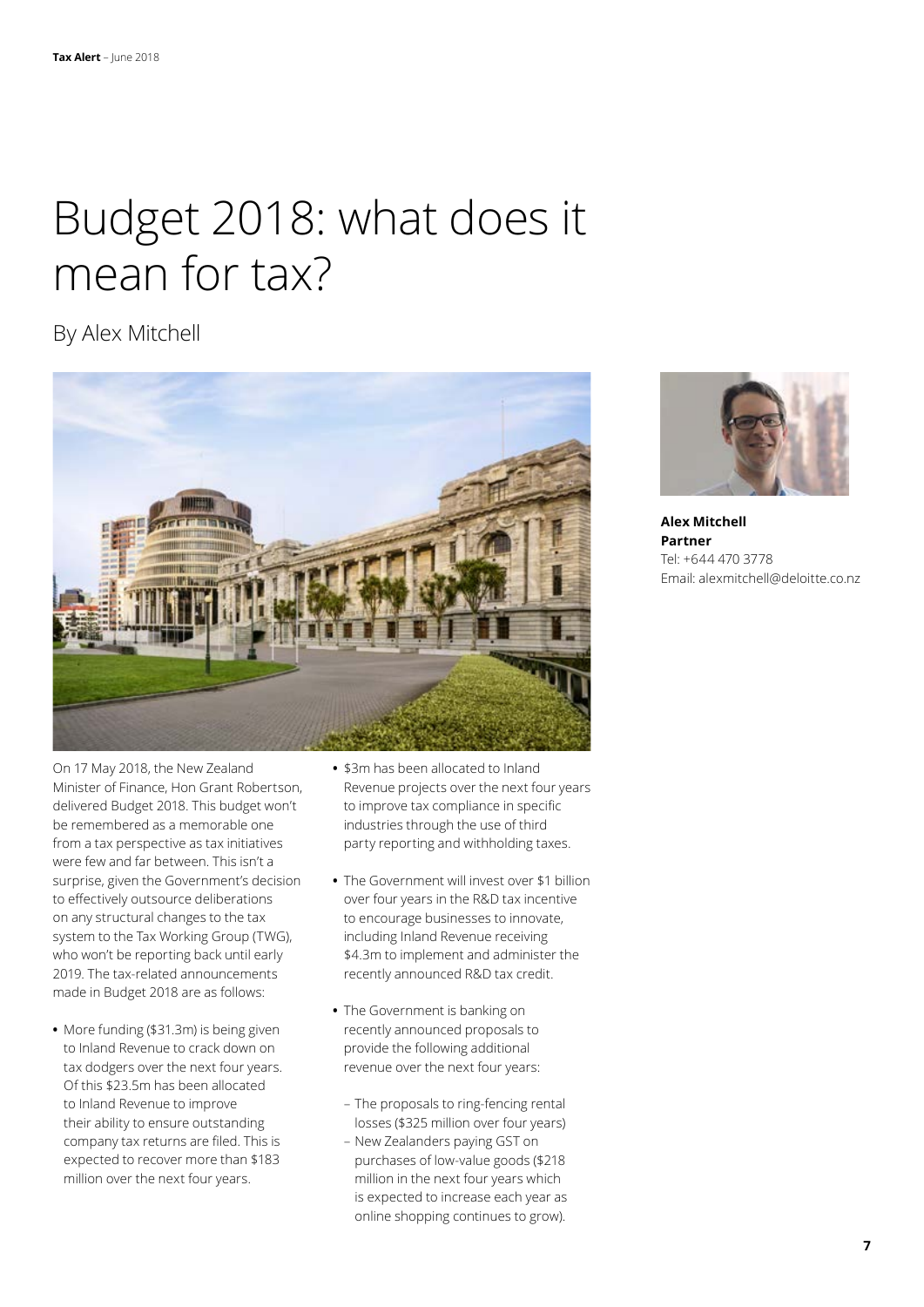

**•** The Government also announced that changes are proposed to the bloodstock tax rules for the New Zealand racing industry, allowing \$4.8m over the next four years for tax deductions that can be claimed for the costs of high-quality horses acquired with the intention to breed.

#### **Revenue Strategy**

As part of the Budget release, the Government released its new revenue strategy (available [here](https://treasury.govt.nz/publications/fiscal-strategy-report/fiscal-strategy-report-2018-html#child-19)). This includes the Government's objectives for the tax system and mentions the role of the TWG to consider whether improvements can be made to the structure, fairness and balance of the tax system. The fairness and the wellbeing of New Zealand were emphasised in the revenue strategy (and wider Budget 2018 release).

#### **Tax Policy Work Programme**

As part of the Budget / revenue strategy release, the Government has also released the updated Tax Policy Work Programme for 2018-19. The Work Programme takes into consideration recent developments and progress on projects from the

previous Work Programme. The new and notable issues included are:

- **• Penalties**: Developing an optimal regime to maximise compliance including addressing corporate fraud and evasion. [This is part of the agreement with New Zealand First]
- **• GST**: A discussion document containing proposals on various GST policy issues is proposed for release mid-year.
- **• Feasibility and black hole expenditure**: Reviewing the rules on deductions for the costs related to undertaking feasibility studies and other possible black hole expenditures
- **• Treatment of losses**: To consider the tax treatment of carrying forward losses when business ownership changes.
- **• Purchase price allocation**: Vendors and purchasers are adopting different valuations for the same assets in a sale. This inconsistency means that the intended tax outcome may not be achieved.
- **• Cross-border employment**: This is to reduce the compliance costs generated from the rules/requirements for employees going across borders.
- **• Business taxation**: Improving the tax system for business, including the calculation of provisional tax, the collection of information and reviewing the penalties and interest rules. Includes researching additional measures that have potential to deliver further benefits to businesses, reduce compliance costs and make the tax system simpler
- **• Digital economy**: Consideration of measures NZ may look at in response to concerns with the expansion of the digital economy.
- **• DTA program**: New Zealand is seeking to establish new and updated double tax agreements with a number of countries, including China, Hong Kong, Korea, and Fiji.

The full work programme can be found [here.](https://taxpolicy.ird.govt.nz/work-programme)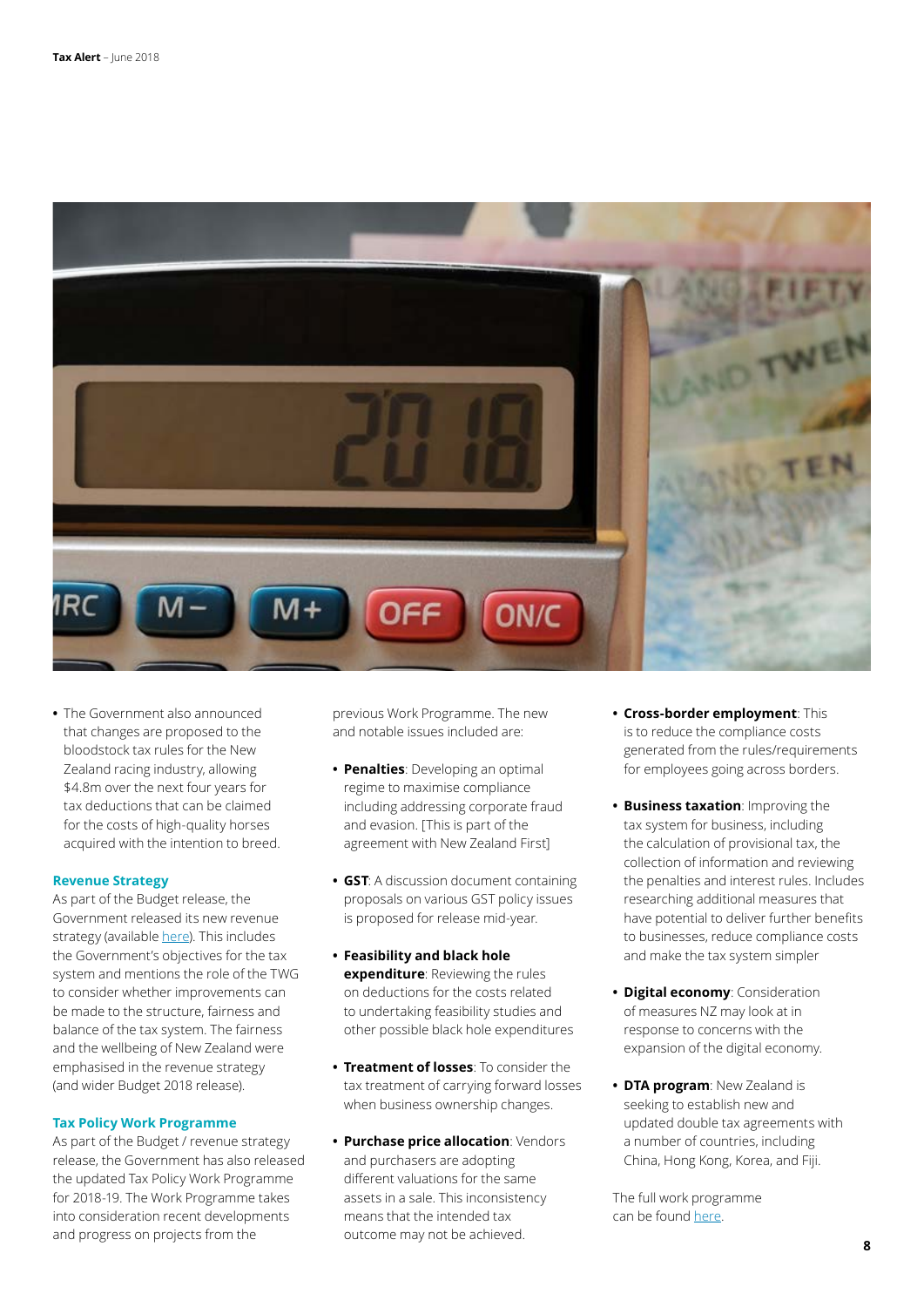### IRD releases guidance on tax reforms

### By Kelsey Pepper

With recent legislation passed that affects a number of different and complex areas, Inland Revenue has released four special reports to provide guidance to taxpayers on how to apply the new rules. The Taxation (Annual Rates for 2017-18, Employment and Investment Income, and Remedial Matters) Act (**the Act**) became law in March 2018, and the following special reports cover the new rules for four specific areas. Full coverage of all the reforms in the Act will be published in the June 2018 edition of Inland Revenue's Tax Information Bulletin.

- **•** [Extension of the bright-line test to](http://taxpolicy.ird.govt.nz/publications/2018-sr-bright-line-test-five-years/overview)  [five years](http://taxpolicy.ird.govt.nz/publications/2018-sr-bright-line-test-five-years/overview): The bright-line test, which determines whether tax should be paid when some residential property is sold, has been extended from two years to five years. The amendments still maintain the other policy settings that support the original two year bright-line test. The fiveyear bright-line test applies to residential land if the taxpayer first acquires an interest in the land on or after 29 March 2018, the date that the legislation became law. Our most recent Tax Alert article on the new rule from March 2018 can be found [here.](https://www2.deloitte.com/nz/en/pages/tax-alerts/articles/extension-of-bright-line-test-to-five-years.html)
- **•** [Provision of IRD numbers to Portfolio](http://taxpolicy.ird.govt.nz/publications/2018-sr-ird-numbers-pies/overview)  [Investment Entities](http://taxpolicy.ird.govt.nz/publications/2018-sr-ird-numbers-pies/overview): Amendments have been made to encourage taxpayers to provide their IRD numbers to their PIE. The new requirement is that investors opening new investments in multi-rate PIEs will be required to provide their IRD number to the PIE within six weeks of opening their account in order to remain a member of the PIE. This will ensure that the taxpayer is paying the right amount of tax, and receives and pays the correct amount in social policy entitlements and

obligations. This requirement came into force on 1 April 2018.

- **•** [PAYE reporting changes and changes](http://taxpolicy.ird.govt.nz/publications/2018-sr-paye-reporting-changes/overview)  [to the payroll subsidy scheme:](http://taxpolicy.ird.govt.nz/publications/2018-sr-paye-reporting-changes/overview) The Act introduces significant changes to the administration of PAYE information from 1 April 2019. This report covers: payday provision of employment income information; transitional provisions; consolidation of PAYE administrative requirements; and the payroll subsidy. Examples are provided throughout the report to highlight how the rules are to be applied to real-life situations. Our Tax Alert article on these rules when the draft legislation was first released can be found [here](https://www2.deloitte.com/nz/en/pages/tax-alerts/articles/business-transformation-steamrolls-on.html), and an update is [here.](https://www2.deloitte.com/nz/en/pages/tax-alerts/articles/april-bill-moves-towards-enactment.html)
- **•** [Employee share schemes \(ESS\)](http://taxpolicy.ird.govt.nz/publications/2018-sr-employee-share-schemes/overview): The objective of the changes to the core rules for the taxation of ESSs is neutral tax treatment of ESS benefits. There are transitional rules for existing arrangements, and shares granted before 29 September 2018 should generally not be affected by the new rules, if the taxing date is before 1 April 2022. Generally otherwise the rules apply from March 2018. This report covers the following changes: the taxing point for ESS; the new deduction rule for employers providing ESS benefits to employees; simpler rules for certain exempt ESSs and other consequential and technical amendments. Examples are provided throughout the report to highlight how the rules are to be applied to real-life situations. Our most recent Tax Alert article on this topic can be found [here](https://www2.deloitte.com/nz/en/pages/tax-alerts/articles/employee-share-schemes-its-time-to-act.html).



**Kelsey Pepper Consultant** Tel: +64 4 470 3709 Email: kpepper@deloitte.co.nz

Full coverage of all the reforms in the Act will be published in the June 2018 edition of Inland Revenue's Tax Information Bulletin.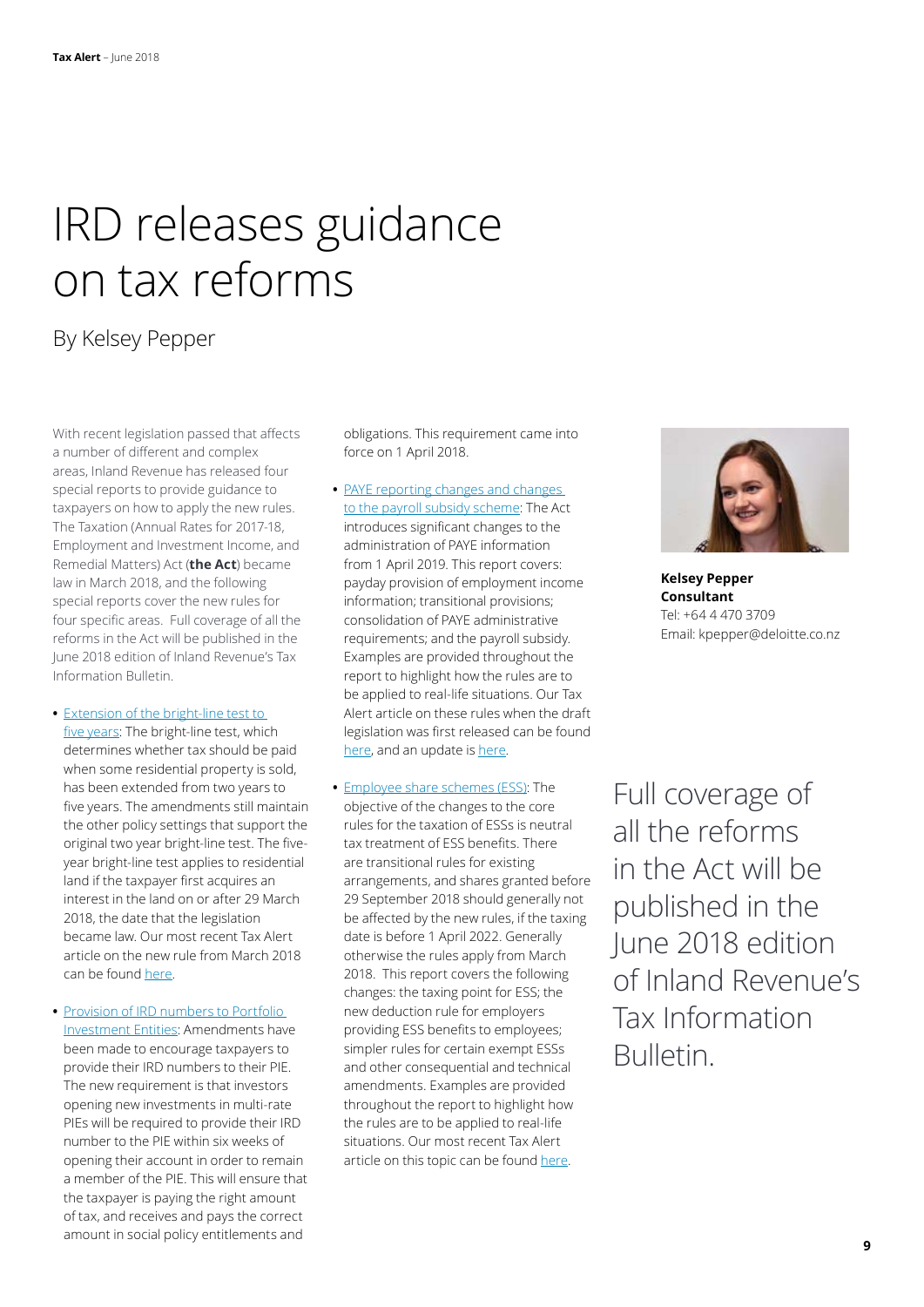### Time to claim a tax credit for donations



Have you made any donations? You may be able to claim a tax credit for donations of money made to a donee organisation. To claim this tax credit, a tax credit return form ([IR526](https://www.ird.govt.nz/resources/4/f/4ff6f750-21b4-48e6-b8f0-d309cf56bbba/ir526.pdf)) needs to be filed for the relevant tax year, and you must:

- **•** Have made a donation of at least \$5 to an approved donee organisation (the payment must be voluntary with no identifiable direct benefit to you or your family in return for the payment);
- **•** Earn taxable income in the year that you're claiming for;
- **•** Be resident in NZ at any time during that tax year; and
- **•** Be an individual; and
- **•** Make the claim within a period of four years following the year in which the donation was made.

You can only claim donations up to the amount of your taxable income, but if you have a spouse, civil union partner, or de facto partner who is eligible to make a claim, they are able to claim the balance of your donation up to the relevant amount, provided they earn an amount of taxable income at least equal to the share of the donation they are claiming. Also remember that if you are going to claim this tax credit make sure that you keep a receipt of the donation.

If you have any questions about claiming this credit, contact your usual Deloitte advisor.

You can only claim donations up to the amount of your taxable income, but if you have a spouse, civil union partner, or de facto partner who is eligible to make a claim, they are able to claim the balance of your donation up to the relevant amount, provided they earn an amount of taxable income at least equal to the share of the donation they are claiming.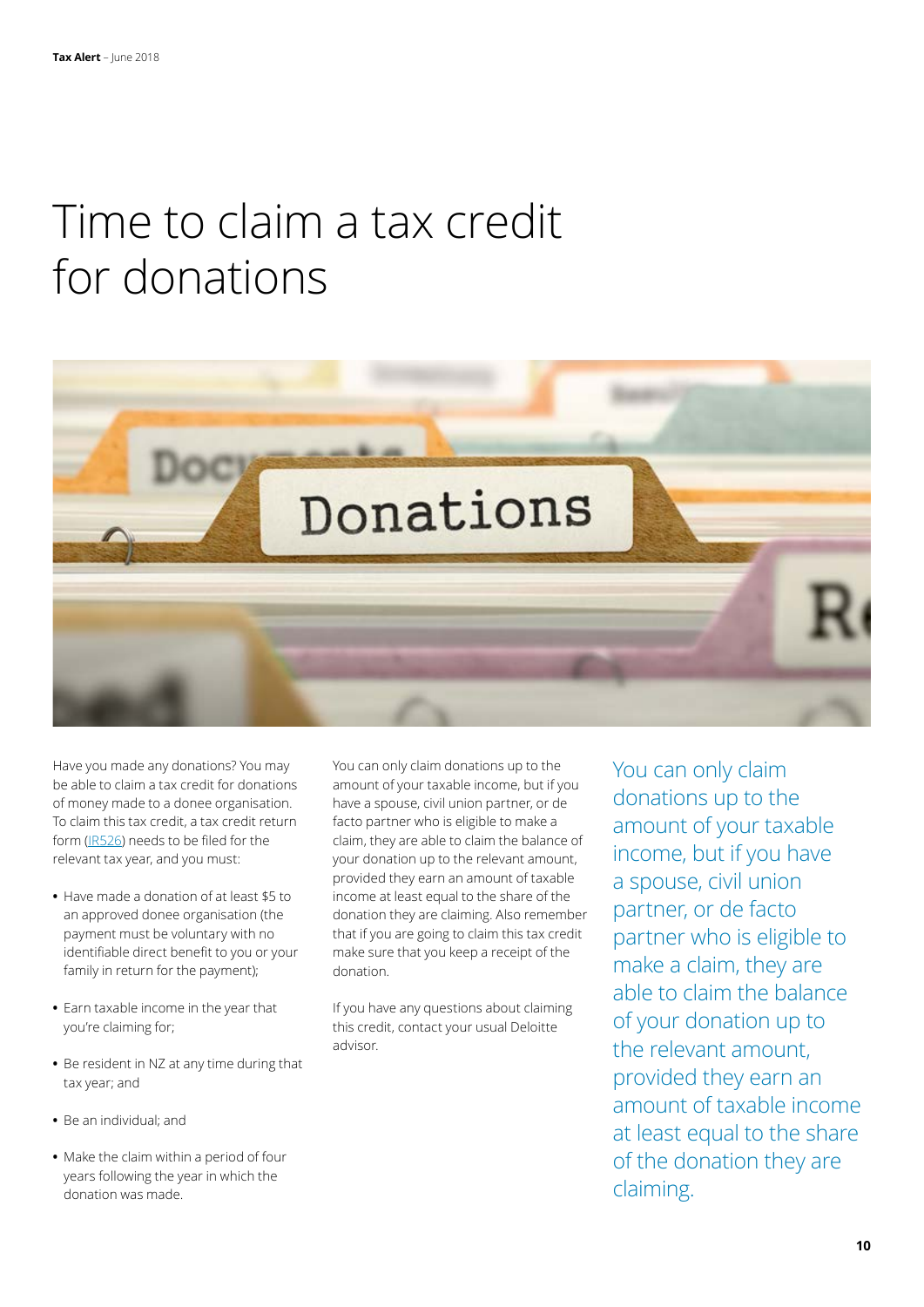# Deloitte Tax and Private recognised at Asia Tax Awards

The Deloitte New Zealand Tax and Private team is delighted to have been recognised as market leading tax advisors by the [International Tax Review Asia Tax Awards](http://www.internationaltaxreview.com/Article/3803898/Asia-Tax-Awards-2018-Winners-announced.html), winning the award for New Zealand Tax Firm of the Year and New Zealand Transfer Pricing Firm of the Year.

The award is excellent recognition of the fantastic work done by our people in Tax and Private. Without their continued hard work we would not have received these awards and external recognition. These are especially outstanding results as Deloitte won a total of 14 awards, including Asia Transfer Pricing Firm of the Year, Asia Indirect Tax Firm of the Year and Asia Tax Technology Firm of the Year.



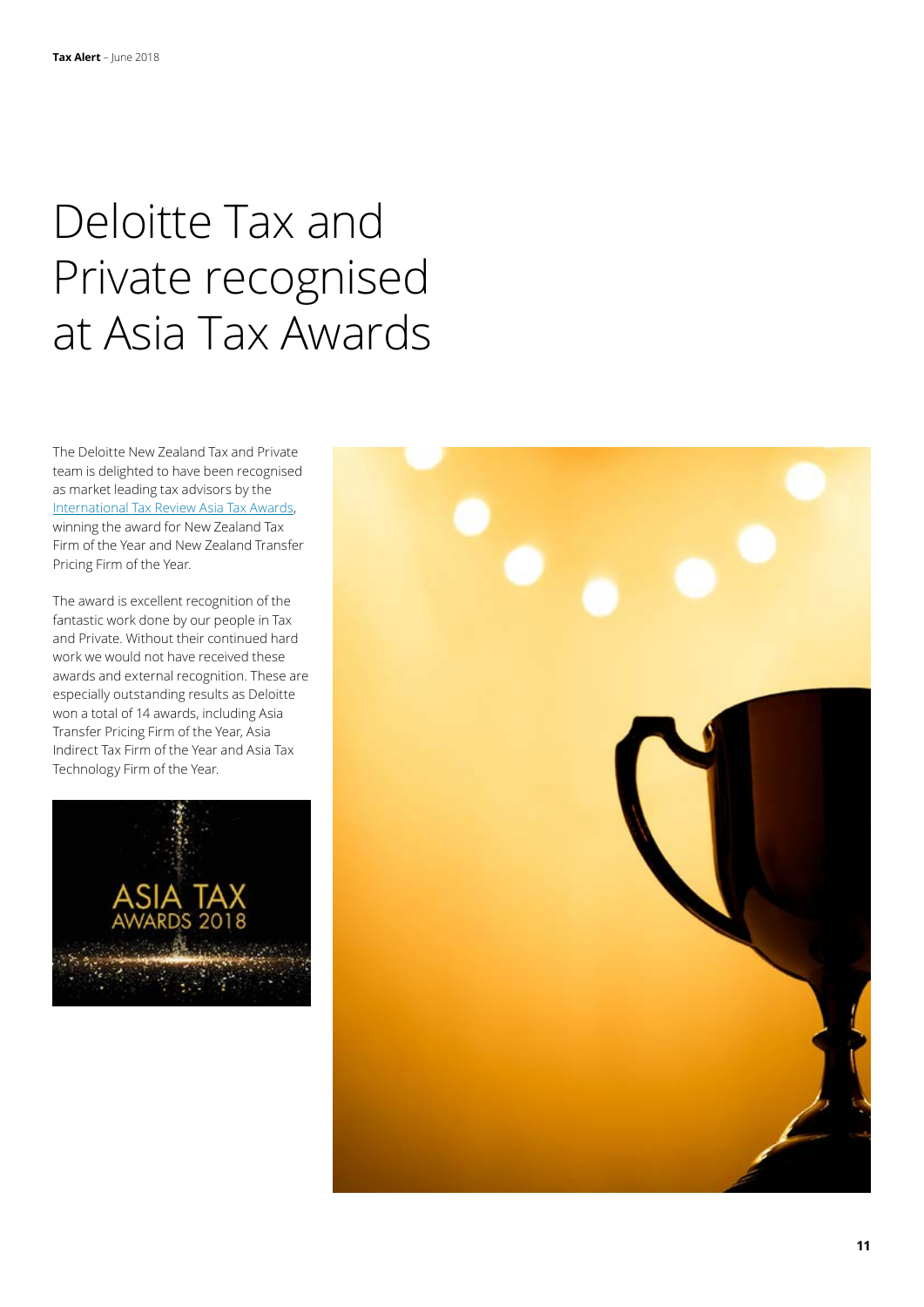# A snapshot of recent developments



#### **Tax Working Group update**

The Tax Working Group (**TWG**) has thanked the New Zealand public for its submissions on the future of tax, of which 6,700 were received. The chair, Sir Michael Cullen, noted that respondents are split in terms of their views of the current tax system and on whether taxes can improve house affordability. The submissions will help inform the interim report to Ministers due in September 2018. At the same time, the TWG also released the results of the quick polls [here.](https://taxworkinggroup.govt.nz/resources/quick-poll-results)

The TWG has also released the first tranche of official's [papers](https://taxworkinggroup.govt.nz/key-documents) generated by Inland Revenue and Treasury. These papers outline the preliminary advice of those organisations, and are intended to assist the TWG in its initial consideration of the relevant topics. The advice does not represent the views of the TWG or the Government, and the reports will be updated as officials consider public submissions and hold discussions with the TWG.

### **Anti-Money Laundering and Countering Financing of Terrorism (AML/CFT)**

MBIE has released two [case studies](https://www.business.govt.nz/news/anti-money-laundering-law-change/) on AML/CFT compliance to assist Phase 2 entities in understanding the new requirement which come into effect:

- **•** 1 July 2018 for lawyers, conveyancers, and some trust and company services;
- **•** 1 October 2018 for accountants and bookkeepers; and
- **•** 1 January 2019 for real estate agents.

It is important to be aware of these changes / new reporting requirements and how they might affect you. The Department of Internal Affairs has released a [comprehensive guideline](https://www.dia.govt.nz/diawebsite.nsf/Files/AccountantsGuidelineFinal/$file/AccountantsGuidelineFinal.pdf) for accountants to help them with meeting their obligations.

### **Deloitte 2018 Country Guide: The Link between Transfer Pricing and Customs Valuation**

[This year's edition](https://www2.deloitte.com/content/dam/Deloitte/global/Documents/Tax/dttl-tax-the-link-between-transfer-pricing-customs-valuation-country-guide.pdf) of Deloitte's annual guide on the link between transfer pricing and customs valuation has now been published and has been expanded to include six new countries. This is an authoritative and comprehensive tool that compiles essential information regarding the customs-related requirements and implications of related party pricing and retroactive transfer pricing adjustments in numerous key jurisdictions around the world.

### **Breach of GST warranty confirmed**

The Court of Appeal has dismissed an appeal from the High Court (*[Ling v YL NZ](http://intelliconnect.wkasiapacific.com/docmedia/attach/WKAP-TAL-DOCS-PHC/67/ntxtnews_58176202.pdf)  [Investment Ltd CA \[2018\] NZCA 133](http://intelliconnect.wkasiapacific.com/docmedia/attach/WKAP-TAL-DOCS-PHC/67/ntxtnews_58176202.pdf)*) and

held that the High Court was correct to conclude, on the balance of probabilities, that the vendor of a property was liable to be registered for GST at settlement date. Ms Ling sold a property to the respondent and in the agreement she warranted that she was not registered under the GST Act in respect of the transaction and would not be so registered at settlement. Being registered for this purpose includes being liable to be registered. The Court found she was liable to be registered as at settlement, and so the warranty was incorrect.

### **Determination released: National Average Market Values of Specified Livestock Determination 2018**

Inland Revenue released the "[National](http://www.ird.govt.nz/technical-tax/determinations/livestock/national-averages/livestock-nationalavemarketvalues-2018.html)  [Average Market Values \(NAMV\) of Specified](http://www.ird.govt.nz/technical-tax/determinations/livestock/national-averages/livestock-nationalavemarketvalues-2018.html)  [Livestock Determination 2018"](http://www.ird.govt.nz/technical-tax/determinations/livestock/national-averages/livestock-nationalavemarketvalues-2018.html) on 16 May 2018. This determination is made under section EC 15 of the Income Tax Act 2007 and applies to any specified livestock on hand at the end of the 2017/18 income year. The NAMVs are used by livestock owners to value their livestock on hand where owners have elected to use the herd scheme to value livestock in an income year.

### **Order which gives effect to multilateral agreement comes into force**

The Double Tax Agreements (Multilateral Convention to Implement Tax Treaty Related Measures to Prevent Base Erosion and Profit Shifting) Order ([2018/72](http://www.legislation.govt.nz/regulation/public/2018/0072/latest/whole.html#LMS26476)) gives effect to the Multilateral Convention to Implement Tax Treaty Related Measures to Prevent Base Erosion and Profit Shifting (the Convention). The Order comes into force on 14 lune 2018.

The dates on which the Convention comes into force and when it takes effect in relation to each DTA, and the extent of the modification to each DTA, will be publicised by the Inland Revenue Department [here](http://www.taxpolicy.ird.govt.nz/tax-treaties).